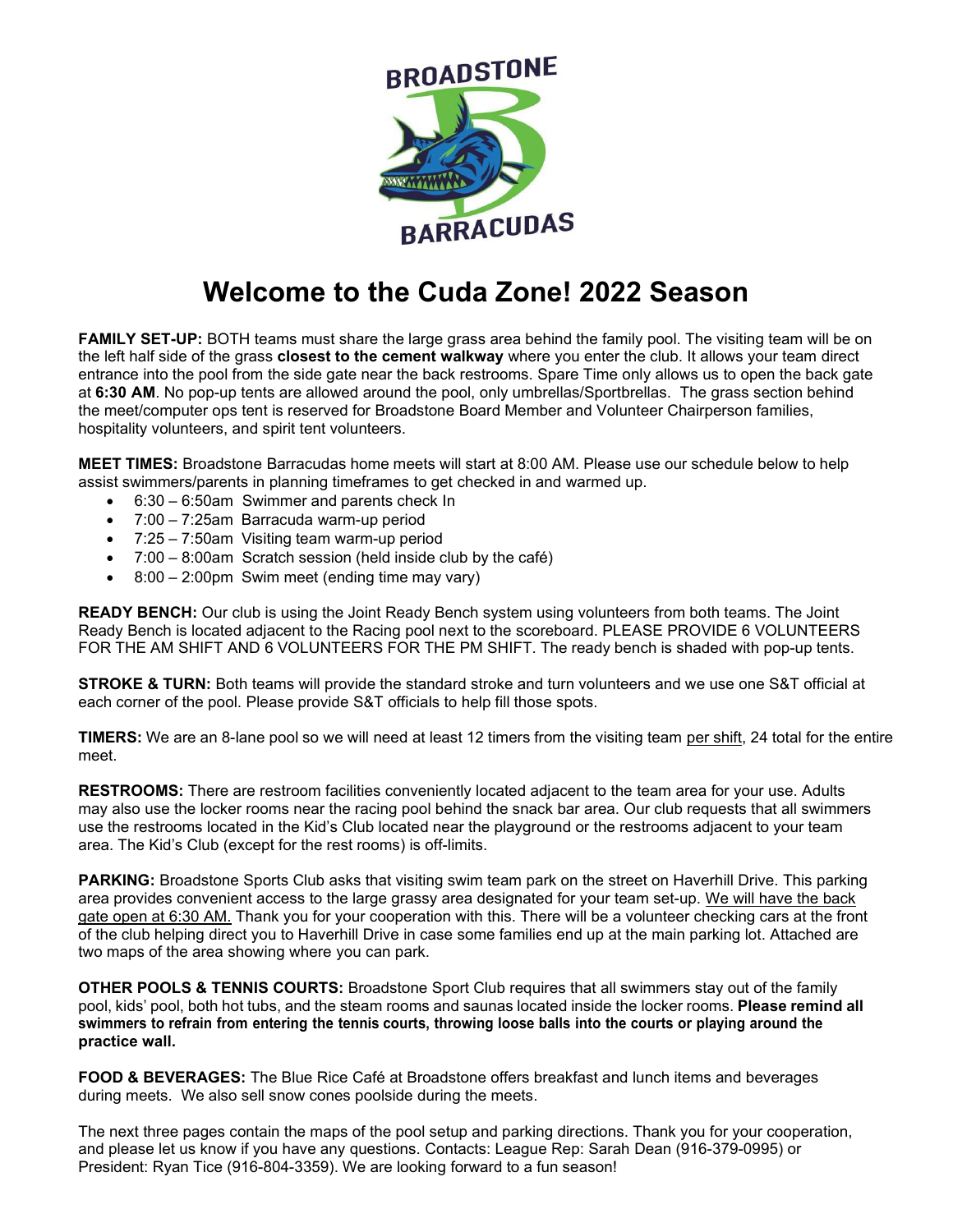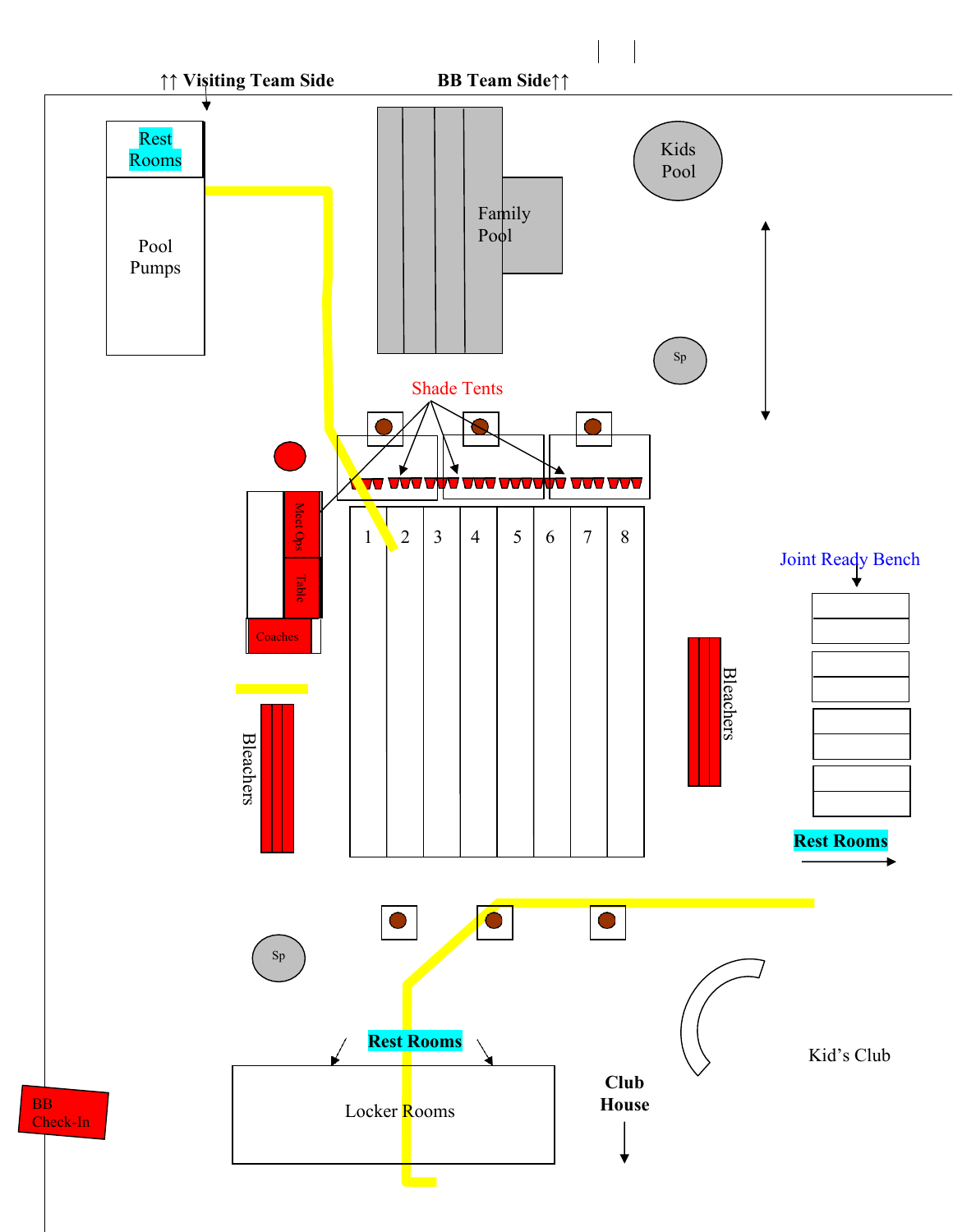

From Eastbound Highway 50:

Exit Prairie City Road, turn Left Right on Iron Point (Folsom High School on the corner) Left on Oak Avenue Parkway Right on Haverhill Drive – see parking map below.

From Loomis and Granite Bay: Auburn-Folsom Road Left on Greenback Lane (into Historic Folsom) > this turns into Riley Street Right on Oak Avenue Parkway Left on Haverhill Drive– see parking map below.